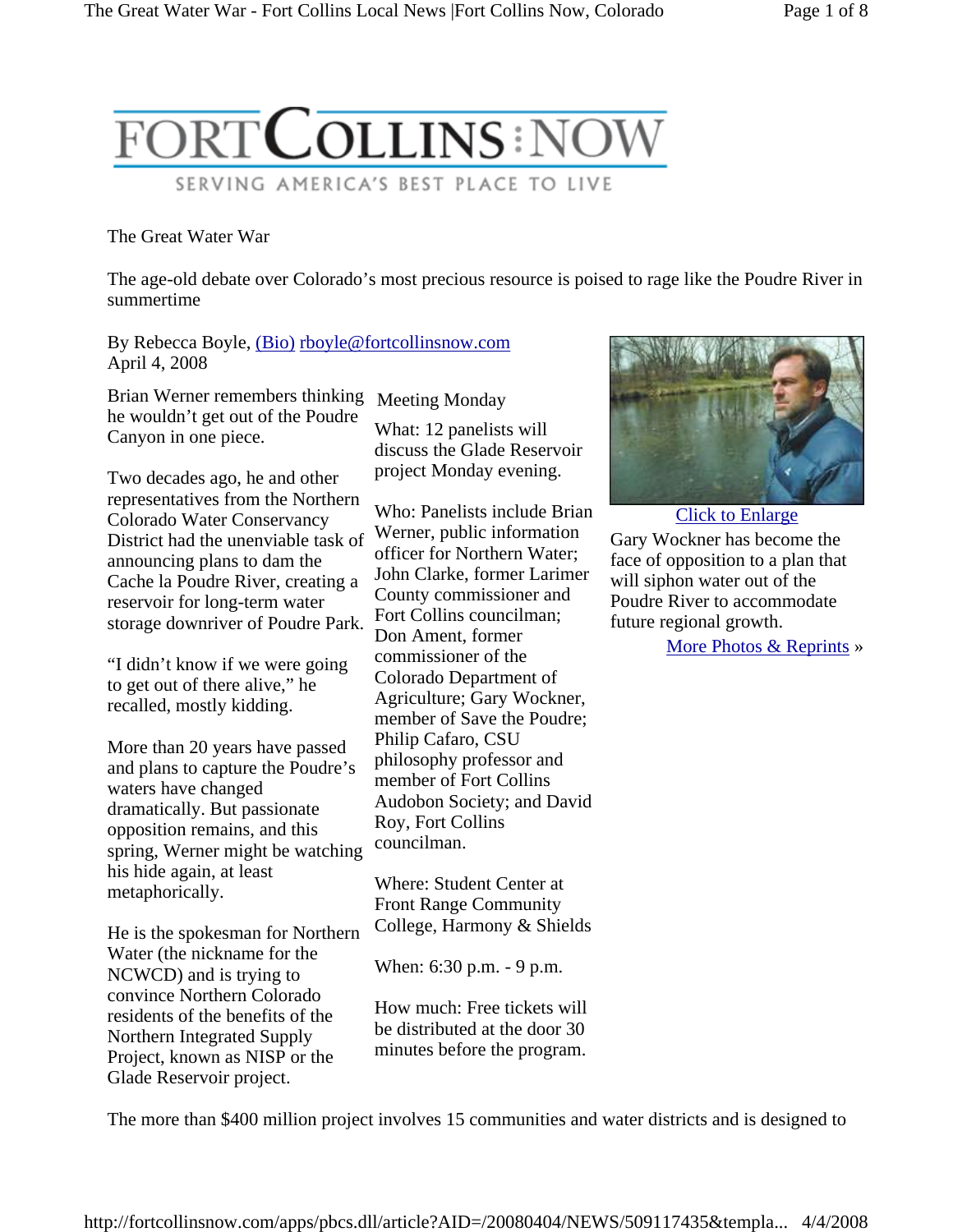ensure the region has enough water to accomodate population growth in the next 40 years. Opponents, who include growth skeptics and river aficionados, say the harm to the Poudre would be too great.

Werner and another 11 community experts and leaders will gather Monday at the student center at Front Range Community College for a panel on the project. The evening is almost certain to be contentious, as both sides ramp up their rhetoric in preparation for the release of the Army Corps of Engineers' environmental impact statement later this month.

The EIS is a comprehensive review of the project. Once the study is released, residents will have at least three months to file formal comments about the plan, though many groups plan to ask for even more time.

Groups like Save the Poudre promise that lawyers and scientists will examine the plan with microscopic attention, and opposition is already ardent in Fort Collins, where conservation groups are making a stand to protect one of Colorado's only remaining free-flowing rivers.

But the fight over Glade Reservoir is not just a fight about Fort Collins' scenic river.

It is about growth, sprawl, agriculture, the economy, recreation and a way of life that many feel is slowly dying: The agrarian culture that created Northern Colorado.

The region's growth threatens the peace between the old and the new West, where the irrigated plains of cattle, corn and sugar beets meet the Silicon Prairie of high-tech jobs, university research and customized green lawns.

It is a microcosm of the kind of fight shaping up throughout the American West, where water is life in the most literal sense. And there's one thing on which most people can agree: There's not enough to sustain the status quo.

...

**History** 

Plans to build a main-stem dam date to the mid-1980s, even before Werner worried about getting out of the canyon.

Several plans to dam the river, including at places like Idlewild and Grey Rock, spurred strong opposition. River supporters created a group called Friends of the Poudre and printed bumper stickers reading "Frankly, my dear, I don't want a dam," which are still a commodity.

"Those stickers have been around for 20 years, and they keep getting re-printed," noted Gary Wockner, a conservationist in Fort Collins and the public face of the newer Save the Poudre movement.

Congress eventually designated the Poudre as a Wild and Scenic River, which affords the corridor special protection. It is Colorado's only such river.

The designation, sponsored in the Senate by former Sen. Hank Brown and then-Rep. Wayne Allard, protected the river above the canyon mouth from future development.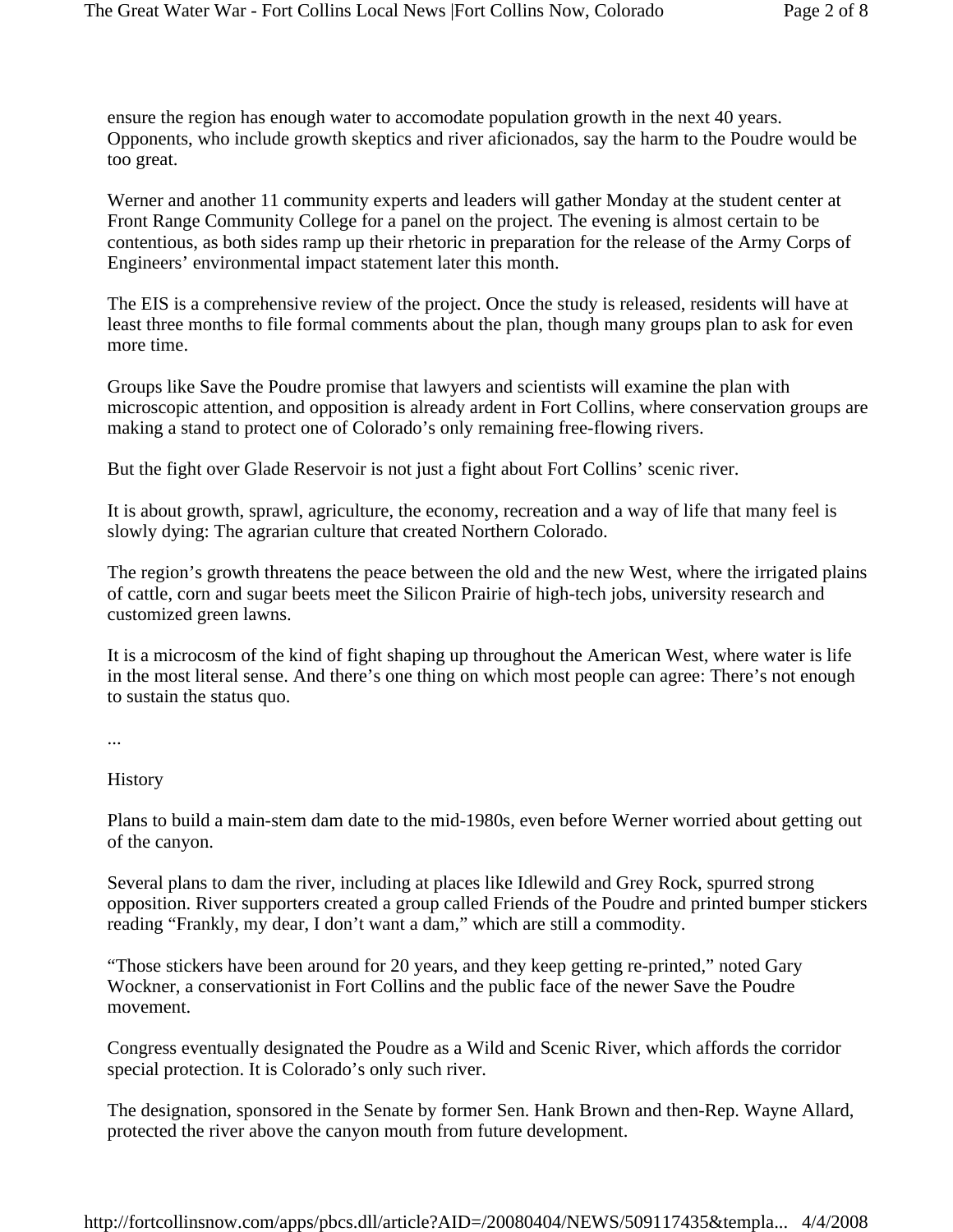"When they negotiated the wild and scenic river designation, they basically foreclosed the option of having an in-river dam," said Reagan Waskom, director of the Colorado Water Resources Research Institute at Colorado State University.

But it left the door ajar for a reservoir in the lower Poudre corridor.

And because Northern Water owns a right to some of the Poudre's high-flow water, that possibility never really dried up.

Snowpack-fed rivers like the Poudre have inconsistent flows, which are expressed in a hydrograph a measurement of water flow over time.

"If you look at how snowpack rivers function, they are dry most of the year, and they start to rise, and in June they run like heck and in July they start to recede," Waskom said.

Under the Byzantine system that is Colorado water law, Northern Water owns a right to divert water off the top of that hydrograph, which represents the highest flows of the river. It is considered a junior water right; the district could only take water during peak flow times and so long as interstate water compacts and more senior water right-holders are satisfied.

Northern Water managers add that Glade may also be used for in-stream flow improvements during dry times, thereby improving the river as it flows through Fort Collins.

The impact will be most obvious during the Poudre's peak flows, when the river rages northwest of town as snow melts in the mountains. The environmental impacts may not be as immediately visible, however.

"High flows are part of the cycle," Waskom said. "They are part of what flushes sediment; they are where the river comes into contact with its floodplain. There's just a lot of things that happen in the watershed, and these rivers have sort of developed under this hydrograph which is high for a short period of time and goes low. The fish have evolved to it, birds have evolved to it ... So you're kind of flattening out that hydrograph. More water in a low-flow period of time, well that's good. Less water in the peak, well, it's a tradeoff, and the tradeoff is about how do we have a secure water supply."

Colorado water law dictates "first in time, first in right," meaning those with earlier claims have to get what they need before more junior users can get their water. Waskom said the intent is to allocate scarcity.

Water owners have to use their water, and they can't use more than they need. If they abandon their right to use water, it can be taken away.

That's one reason why Northern has worked for so long on a Poudre reservoir project. If they don't use their water right, a more junior right-holder—like the city of Thornton, for instance—can lay claim to the Poudre's peak flow.

Advocates for Northern Water say they'd rather the water be used here, not to support exurban sprawl to the south.

"Northern Water has been delivering water to all of us for 70 years," Werner said, noting the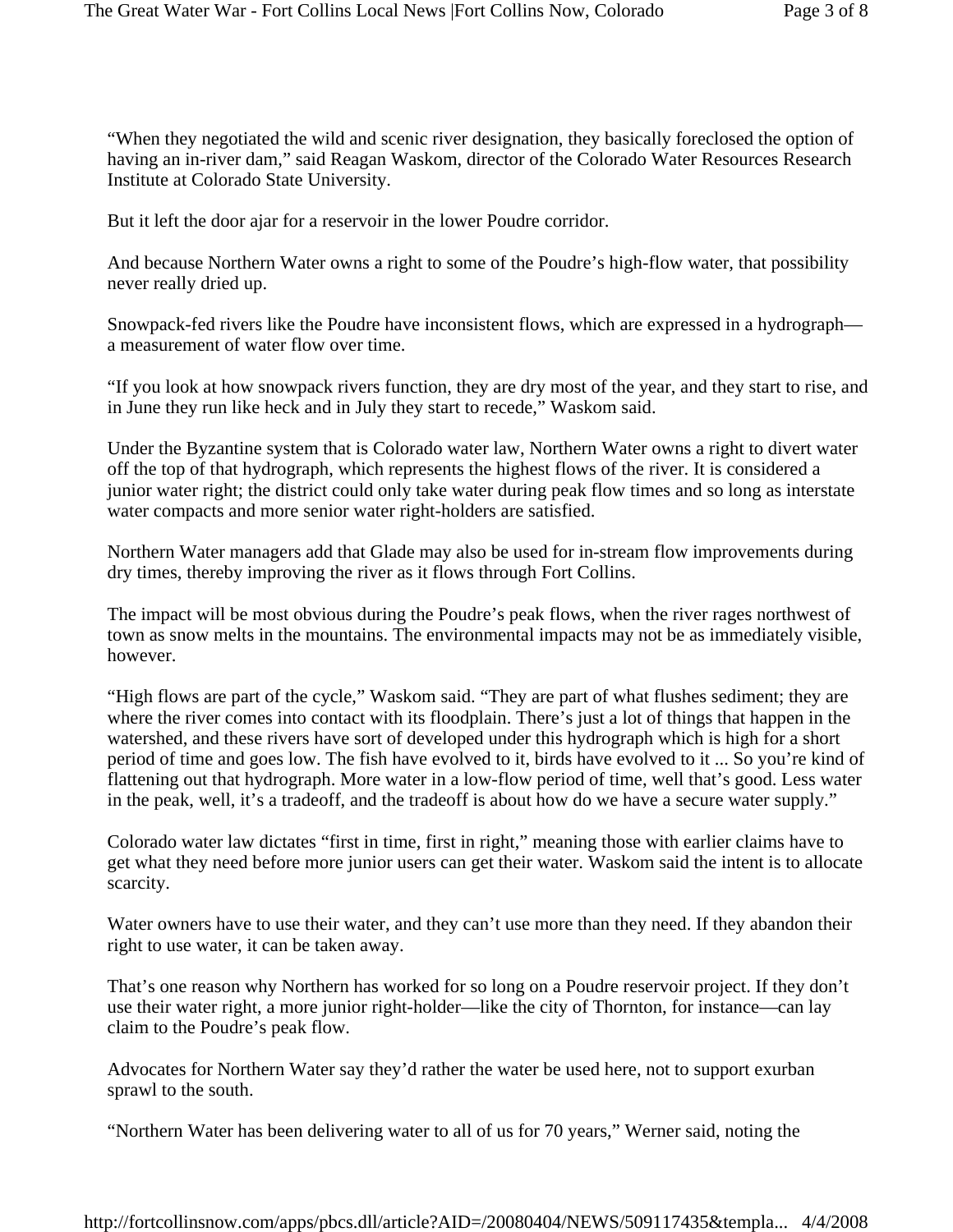district's creation as the foundation for the Colorado-Big Thompson Project, the engineering feat which fills Horsetooth Reservoir each year with water from the Colorado River. "We think it makes a whole lot more sense to have somebody like us working on these things, and working on mitigation, and lessen some of these impacts and improve the river where we can, rather than somebody who has no interest in the basin. We have a whole heck of a lot of interest in the basin. We are the basin."

...

Conservation

Gary Wockner believes plans to dam the Poudre have lasted so long because there are still resources to be had: Conservation will come after the available resources have been gobbled up.

"This is one of the last places on the Front Range of Colorado to get water out of a river. That's why (more than \$400) million is staring you in the face," he said. "There's water left in the river, so there's a massive grab to get all they can."

He and other environmental advocates push water conservation as the primary means for shoring up scarce supplies, and say water districts and municipalities have not worked hard enough in that arena.

"The real solution to this is entering into conservation agreements with farmers," he said.

Environmental groups increasingly favor those agricultural partnerships, in concert with conservation and new "smart" infrastructure.

Becky Long, water caucus coordinator with the Colorado Environmental Coalition, said environmental groups favor "low-hanging fruit" like conservation and expanding existing storage infrastructure, rather than building new storage.

The Environmental Coalition, Trout Unlimited and other groups completed a study in 2005 called "Facing Our Future," which examined possible improvements to several existing and proposed water storage projects. The report did not address NISP, which Long said irked some people at first.

"Wen we looked at the purpose and need (for it), we felt that a lot of the population numbers were a bit speculative. We sort of felt like the project itself was developed with maybe not the best terms and needs," she said. "We said, 'We don't think you can make a project smart that we don't agree with.' And we still look at that project very much with the same sort of mindset. The participant cities involved in NISP, some of them have started looking at the low-hanging fruit, but most of them haven't done so in any sort of meaningful way."

Werner disputes that, saying that the NISP communities have reduced their gallons-per-capita consumption rate by 30 percent in the past 12 years.

"So don't tell me these people aren't practicing water conservation. They do, and they have to. Water is not as easy in somewhere like Windsor or Erie or Johnstown as it is in Fort Collins; those communities don't have a water portfolio going back 150 years," he said.

He said conservation is not the only answer.

"You can only meet a certain portion of our future needs. That doesn't add water, all it does is reduce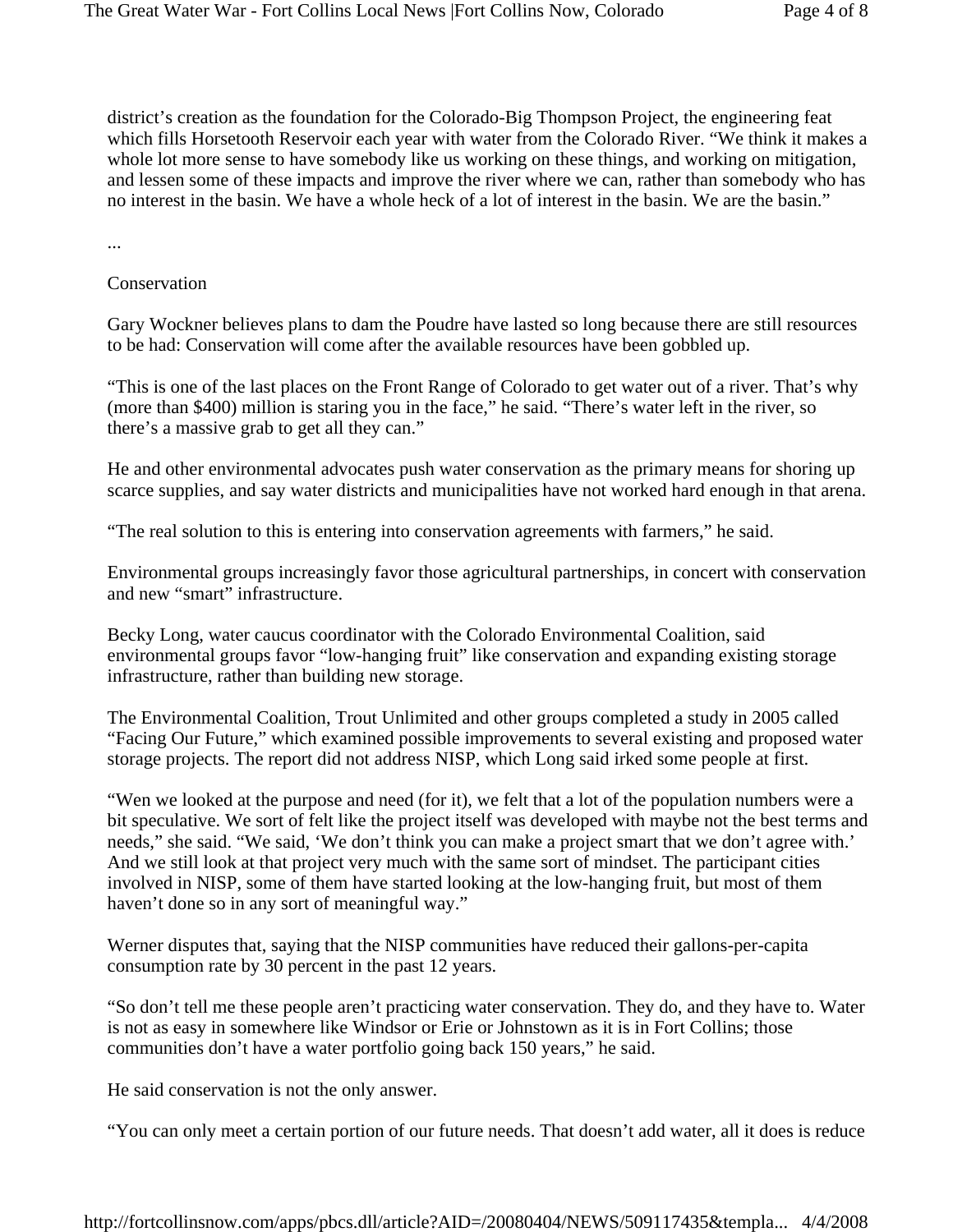demand," he said.

And demand is likely to grow, according to most projections. Even with NISP, five member communities might still see water shortages by 2025, and all 14 communities may have shortages by 2050, according to Northern Water.

Wockner said the project would not solve the region's future water woes.

"It's a little Band-Aid approach," he said.

...

Storage

Glade Reservoir would be about five miles long and 260 feet deep. Located northwest of Fort Collins along the Great Hogback, the reservoir would require the relocation of U.S. Highway 287. It would be fed by a forebay connected to the North Poudre Supply Canal, an existing structure near the mouth of the canyon that can divert water from the Poudre's main stem.

At 170,000 acre-feet of capacity, Glade Reservoir would be slightly larger than Fort Collins' Horsetooth Reservoir. Combined with a companion reservoir in Galeton, in eastern Weld County, the project would provide 40,000 "firm," or guaranteed, acre-feet of water a year.

An acre-foot is a measure of water equaling an acre of water a foot deep. One acre-foot is enough water to meet the needs of two average homes for a year. So 40,000 acre-feet of water provides enough water for 80,000 new homes, give or take.

Many population estimates, including from the North Front Range Metropolitan Planning Organization, predict that Northern Colorado will be home to more than 1 million residents in the next 30 years, so 80,000 new homes is not a far-fetched figure.

While not everyone believes that amount of growth is a good thing, most people agree it is coming.

"Northern Colorado is an absolutely wonderful place to live. It's pretty, we've got the mountains here, we're close enough to enjoy Denver amenities without having to live there ... it's why people are moving here," Werner said. "I wish we could figure out how to throw away the key, but I'm realistic enough to know that we can't do that."

He said when new residents move here and when new builders buy land, they will all sniff out water first. Ensuring a long-term supply will help protect more farms from the "buy-and-dry" syndrome, wherein land is purchased for the water that comes with it.

Wockner said he doesn't buy Northern Water's argument that NISP will save farms, calling it "misinformation."

"If the growth comes, it's going to come on top of farms. Whether or not that project is built, that farmland will be turned over to development," he said.

Meanwhile, cities will buy up the water rights owned by those farms, he said.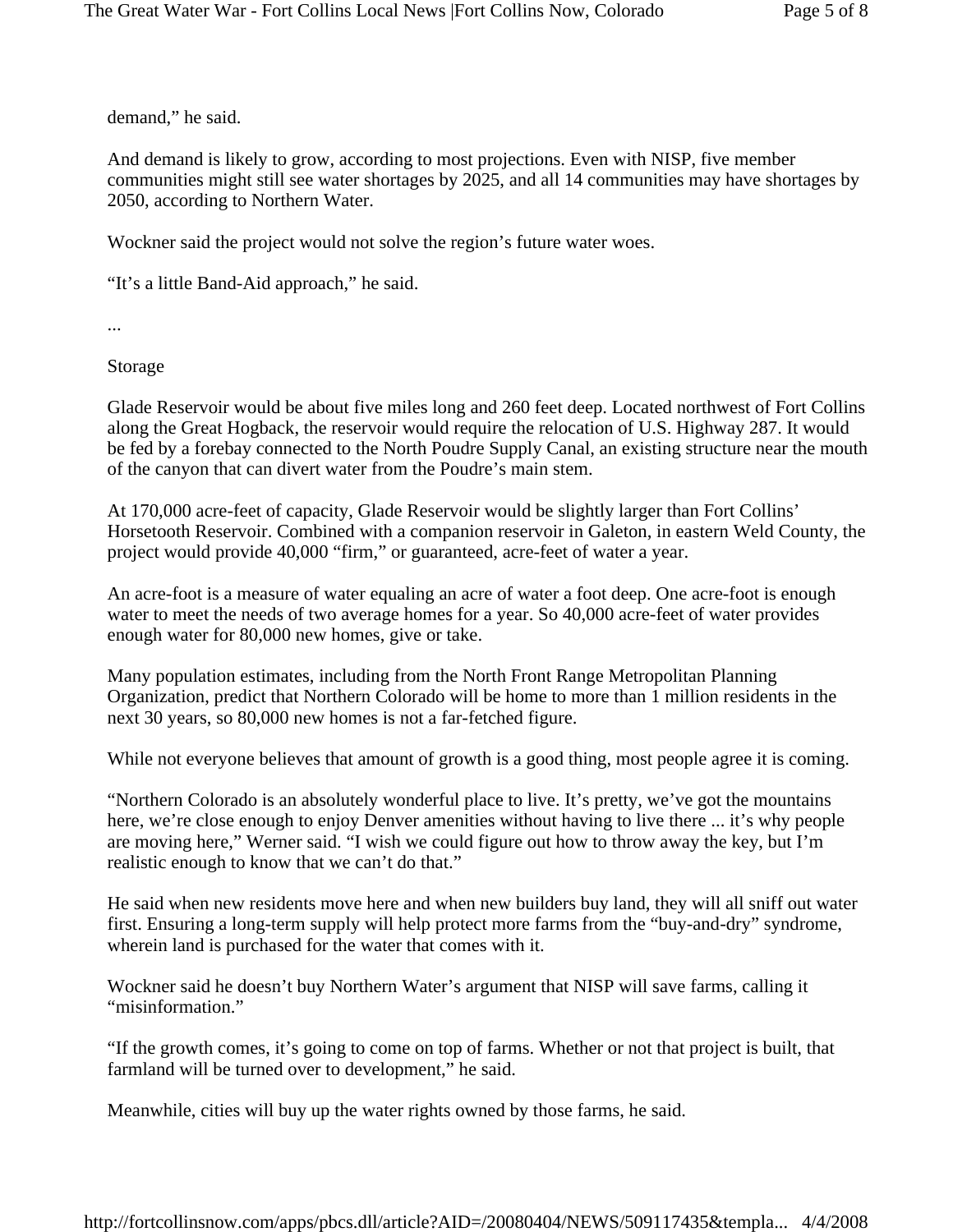Ron Brinkman is all too familiar with that.

"It's certainly not a new struggle, but it seems to be a tougher struggle every year," said Brinkman, who is the general manager for the Greeley-Loveland Irrigation Co., one of the oldest water distribution companies in the region. "The amount of water every year does not increase; sometimes it is even less, and that amount of water has to spread over more and more area and more people."

Brinkman grew up on a farm between Fort Collins and Ault and remembers dry years back then, too.

"So it's not a new thing to be short of water. It's just there's a lot more competition for water than there used to be," he said.

He said he understood environment-oriented opposition to Glade in Fort Collins, along with worries about future water storage to ensure green lawns, parks and general quality of life.

But he also wondered how people might have felt about water storage had the region not already had the Colorado-Big Thompson Project, which brings supplemental water from the Western Slope to 30 Front Range communities and almost 700,000 acres of irrigated farmland. The mind-boggling project spans 150 miles from east to west and encompasses 12 reservoirs, 35 miles of tunnels, 95 miles of canals and 700 miles of transmission lines for collection, distribution and power generation.

"If it hadn't happened when it did, I don't know that it would have ever happened," Brinkman said. "I don't think in today's mindset, a project of that magnitude would have ever happened, because of the environmental concerns. And I know of a lot of farms under the Greeley-Loveland (company) that would be critically water short if it were not for their supplemental water through C-BT ... and the municipalities have larger blocks of C-BT than farmers do. We would really see the effects of dry years if it wasn't for those large blocks of C-BT owned by Greeley, Loveland and Fort Collins."

Similarly, residents decades from now might thank their forebears for thinking ahead with Glade, he said.

He believes the region's economy—which is still largely centered on agriculture—could change forever if farms dry up en masse.

"I'm sure that dollar that the farmer gets—for a hay crop, let's say—gets spent many, many times over in the community," he said.

...

The river

In one Fort Collins store, farm equipment directly benefits from the Poudre's presence. But Danny Friedman doesn't sell very many tractor tires for use in actual tractors.

The huge inner tubes available at the North College Big O Tires, where Friedman is a business partner with Ron Lautzenheiser, are for recreation, specifically for Poudre river tubers.

Customers en route to river entry points in LaPorte often stop in asking for tire tubes, Friedman said. So about four or five years ago, Big O started ordering the right kind.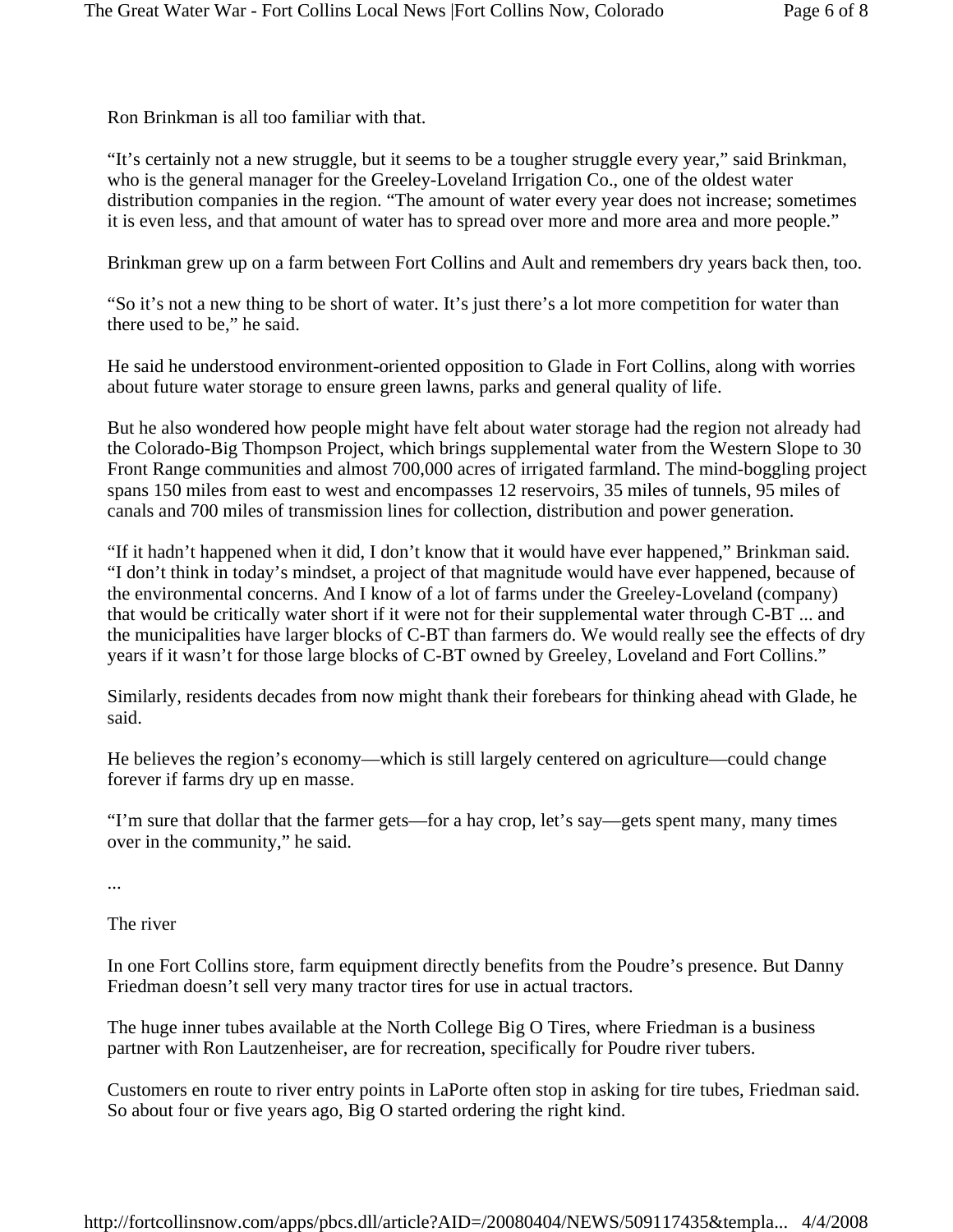"People were asking, 'Why don't you get tubes? Well, we can get 'em, obviously. The large, rear tractor-sized tubes is what they are. They generally can accommodate an exceptionally large person," he said.

It's not just that the Big O store has seen increased traffic or profits from the river: The store offers a product it would not have sold otherwise, thanks to the Poudre.

The store sells between 200 and 500 tubes during summer months.

Big O is just one organization that has seen immediate benefits because of its proximity to the Poudre. The city of Fort Collins is hoping to capitalize on the river, too, with a planned Downtown River District redevelopment project, Beet Street cultural initiatives and even the UniverCity Connections program with CSU.

Long, from the environmental coalition, said her group has met with people from several riverrelated projects, noting that the Poudre is beloved by many in the community.

"People don't want to build a river corridor around a dry riverbed," she said.

But, as Werner points out, they need river water for other things, too.

"I just think it's the smart thing to do, it's the responsible thing to do for the mix that makes Northern Colorado," he said. "The alternatives are much worse. The water is going to go somewhere; it's eventually going to be used."

## About NISP

« The Northern Integrated Supply Project includes Glade and Galeton reservoirs. Glade Reservoir, at 170,000 acre-feet capacity, is slightly larger than Horsetooth Reservoir.

« Construction of Glade will require the relocation of seven miles of U.S. Highway 287 northwest of Fort Collins.

« Galeton Reservoir, located northeast of Greeley, will provide local farmers with new water from the South Platte River. In exchange, the farmers will allow Glade Reservoir to use Poudre River water to which they are entitled.

« The project includes 15 communities and water districts and is estimated at more than \$400 million.

« The Army Corps of Engineers is expected to release the results of a four-year environmental impact study at the end of this month, which will be followed by several months of public input.

« If given the green light, the Northern Colorado Water Conservancy District estimates Glade could be finished by 2014.

« For More Information:

www.savethepoudre.org